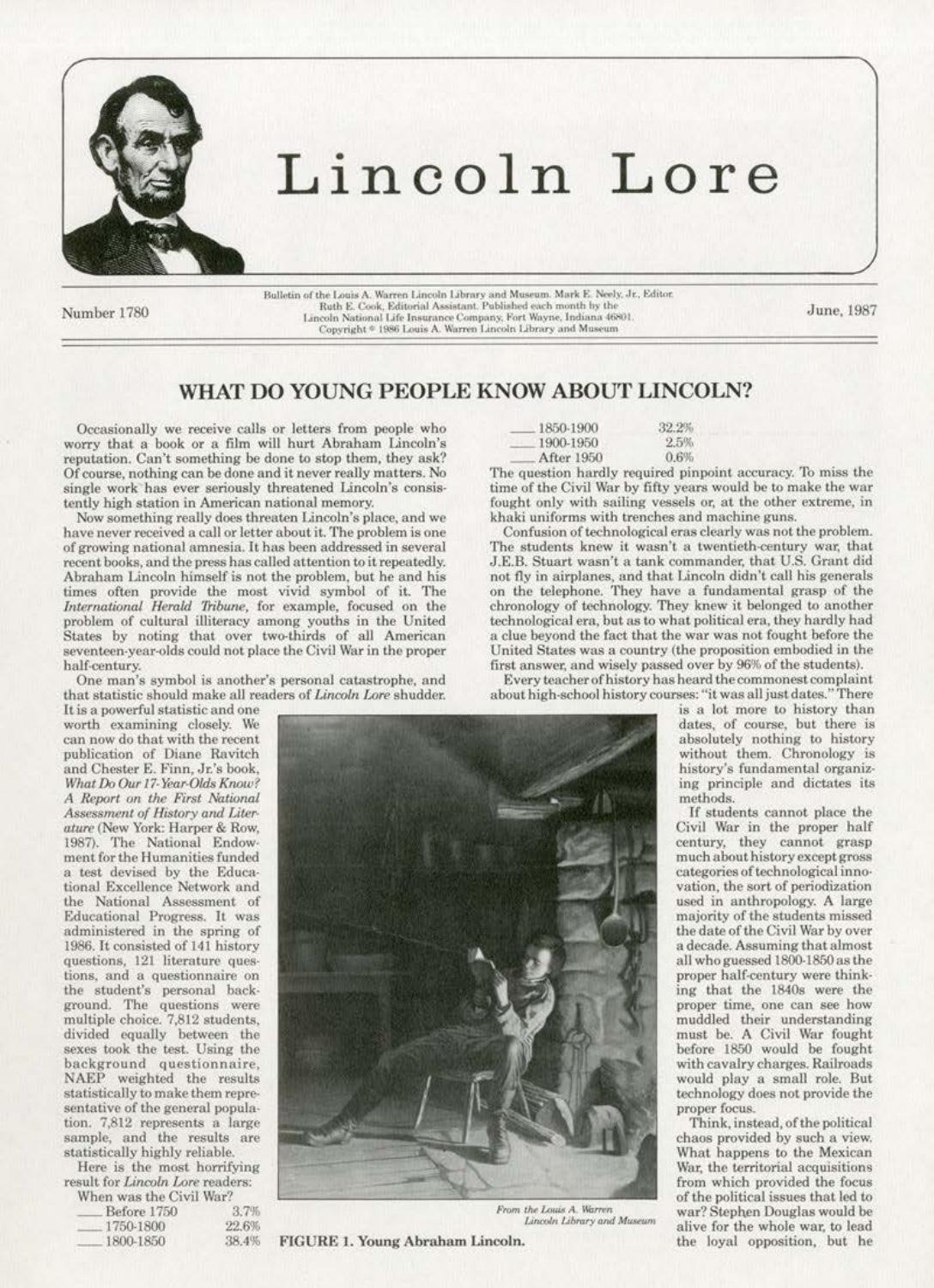

From the Louis A. Warren Lincoln Library and Museum

FIGURE 2. About a third of America's 17-year-olds wouldn't be able to guess what document these men are discussing.

would not have suggested the Kansas-Nebraska Act. Nor would there be a Dred Scott decision or a raid by John Brown.

Naturally, Abraham Lincoln's fate as a figure of historical memory is closely tied to the Civil War. When the students were asked to place his presidential term in the proper twenty-year period. only 24.7% could do so (1860-1880), 1800-1820, 1820-1840. and 1840-1860 were nearly equal competitors (that is, each was designated by more than 20% of the students). Boys, incidentally, performed far better on this question than girls. Even the more knowledgeable students know little about Abraham Lincoln. Of the seventeen-year-olds who scored in the top quarter on history questions, 30% still could not place the Civil War in the right half-century.

What else don't they know about Lincoln? 32% don't know that he wrote the Emancipation Proclamation. As for knowing the purpose of the proclamation, only 38.2% did, but this was, and Ravitch and Finn are quick to admit it, a difficult question. 41.5% of the students thought the Emancipation Proclamation ended slavery within the United States, rather than freeing the slaves in Confederate territories not controlled by the Union.

This is a difficult question, in a way, but the wrong answers once again prove that Lincoln's problem is not hostile attacks but ignorance. Some historians in the Lincoln field have been concerned about the prevalence of cynical interpretations. They suspected that the smart-alecky interpretation of the Emancipation Proclamation — that it was a document which<br>didn't really free anybody because it included slavery only where the Union could not reach it - was being widely taught and was giving modern students a cynical view of Lincoln. This is wrong. Nothing is being widely taught - or rather, widely learned. Students' heads are not filled with the wrong ideas about Lincoln; they have very few ideas about Lincoln of any kind. At least it can be said that 73.9% of them recognize the beginning of the Gettysburg Address.

It is a rare occasion when the pages of Lincoln Lore are used to urge the purchase and reading of a book that is not a history book, but one should see What Do Our 17-Year-Olds Know? The results for other figures, eras, and concepts are equally gripping.

Readers should not look to the universities to rectify the situation once they get these students into their intellectual embrace. The students are pretty clearly lost to history by the time they get to college. In fact, one of the biggest "losers" among college disciplines over the recent decades has been history. Bachelor's degrees in history, as reported by Thomas V. DiBacco in the Baltimore Sun on April 26, 1987, have fallen from 43,386 in 1970 to 18,201 in 1981. College teachers of history lost well over half their audience in a little over a decade. Even the much-battered foreign languages did not lose majors at such a rapid rate.

The decline of history - and with it the decline of Abraham Lincoln - has been precipitous. As far as anyone knows from reliable statistics, there are no bright spots on the horizon. It is not getting better. There is no consensus on what to do. There is no consensus on the cause. There is only the irrefragable evidence that Abraham Lincoln is being forgotten. He is not suffering cynical interpretation or hostile attacks. He is being ignored.

## **FREEING THEMSELVES**

The mention of cynical interpretations of the Emancipation Proclamation in the first little article in this issue of Lincoln Lore brings to mind John Hay's account of the aftermath of the issuance of the proclamation. It is a vivid corrective to any lapse into cynicism about this document.

Cynical interpretations have been around from September 22, 1862, the day Lincoln announced the so-called preliminary Emancipation Proclamation, to this day. American historical writing on the proclamation, however, was not dominated by a cynical view until the 1930s and 1940s, with the development of what has come to be called "Revisionism" in Civil War history. Those historians believed that emancipation, as it was embodied in the historic document announced on September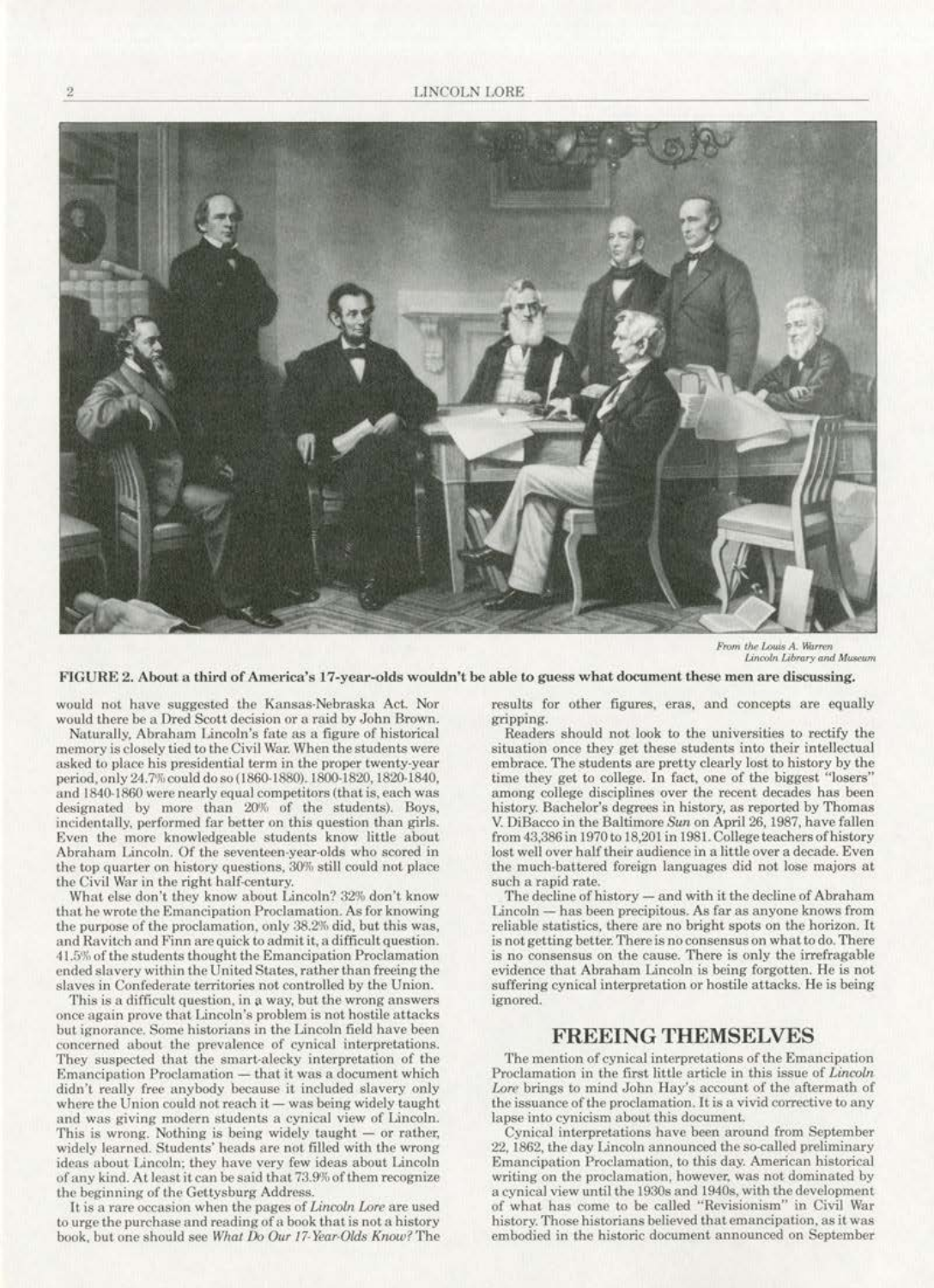

FIGURE 3. Salmon P. Chase.

From the Louis A. Warren<br>Lincoln Library and Museum

22, 1862, was not what President Lincoln really wanted. His plan, as James G. Randall, at once the most famous revisionist and the greatest Lincoln biographer, repeatedly told his readers, was something entirely different. Lincoln desired gradual emancipation with compensation to the owners for their loss of slave property.

From such a view, it was not a giant step to the view that Abraham Lincoln did not desire emancipation at all, that it had to be forced upon him either by the vengeful white radicals in the Republican party or by the slaves themselves. It is a widely held view today that the slaves emancipated themselves and, though the corollary is rarely spelled out explicitly, that the president hastened to put a pompous stamp of approval from white officialdom on these acts over which he had no control.

The "self emancipation" view, in its rawest and most anti-Lincoln form, cannot be said to dominate history-writing the way revisionism did. But it is one major thrust of interpretation these days. At a recent meeting to plan the Civil War exhibits at a major museum, for example, some people argued for leaving major artifacts associated with the Emancipation Proclamation out of the exhibit because the document did nothing and the slaves freed themselves.

There is not room here to address this problem in any systematic way, but a little gust of fresh air from the era when the Emancipation Proclamation still seemed liberating might help historians clear their heads and think a bit more sharply about this. John Hay's diary gives this refreshing account of the immediate aftermath of the issuance of the preliminary Emancipation Proclamation, focusing on a band serenade to celebrate the president's act on the night of September 24:

I told the President of the serenade that was coming and asked if he would make any remarks. He said, "No," but he did say half a dozen words, & said them with great grace and dignity. I spoke to him about the editorials in the leading papers. He said he had studied the matter so long that he knew more about it than they did.

At Governor Chase's there was some talking after the serenade. Chase and Clay made speeches and the crowd was in a glorious humor. After the crowd went away to force Mr. Bates to say something, a few old fogies staid at the Governor's and drank wine. Chase spoke earnestly of the Proclamation. He said, "This was a most wonderful history of an insanity of a class that the world had ever seen. If the slaveholders had staid in the Union they might have kept the life in their institution for many years to come. That what no party and no public feeling in the North could ever have hoped to touch they had madly placed in the very path of destruction." They all seemed to feel a sort of new and exhilarated life; they breathed freer; the Pres<sup>ts</sup> Proc<sup>n</sup> had freed them as well as the slaves. They gleefully and merrily called each other and themselves abolitionists, and seemed to enjoy the novel sensation of appropriating that horrible name.

If one's ideas of the Emancipation Proclamation were shaped only by the more cynical strands of historical interpretation in recent years, it would be difficult to appreciate this scene: the president, prickly, his back up, knowing he had done the right thing whatever the press said; the innocently cheering crowd in "glorious humor"; and the worldly old politicians at Salmon P. Chase's house, "gleeful" and "merry," teasing each other about having become abolitionists. If one takes a more proper view of this, the mightiest act of the Lincoln administration, then the scene is almost enough to bring tears to the eves.

### **WHO WROTE AMERICAN BASTILE?**

Any person who frequents used book stores searching for works on Lincoln and the Civil War has encountered American Bastile: A History of the Illegal Arrests and Imprisonment of American Citizens during the Late Civil War. First published in 1869, the book eventually went through some thirty-four printings. The 1885 edition proclaimed itself to be the twentyseventh thousand. Whether one chooses to believe such claims or not, the ubiquitous presence of the book in antiquarian shops is proof enough that American Bastile enjoyed a genuinely broad circulation.

The author of this popular anti-Lincoln work was one John Marshall, but who, exactly, was he? Historian Frank Klement, the leading student of Copperhead literature, identifies him as "a Marylander who was arrested arbitrarily in 1861." There is record of one J. A. Marshall arrested in January 1862, incarcerated in the Old Capitol Prison in Washington, and paroled in March. Yet this description does not match perfectly Klement's description, and there is evidence that much of the book was written by someone else.

Marshall claimed to have been designated the historian of the Association of State Prisoners. In the only reference to such an organization found outside the pages of American Bastile itself, the State Prisoners Association appears to have been founded around February 1863 by Dennis A. Mahoney, an Iowa newspaper editor and victim of military arrest early in the Civil War. Mahony wrote one of the earliest books to denounce military arrests of civilians in the Civil War, The Prisoner of State, published in New York by George W. Carlton in 1863. Much of the text of American Bastile is identical, or nearly so, to that in The Prisoner of State.

For example, Mahony's book contains on page 110 a chapter on the "Orders of the War Department on Which American Freemen (?) Were Kidnapped and Imprisoned - Suspension of the Habeas Corpus." Appendix E of American Bastile retained the same heading but eliminated the cutesy question mark<br>after "Freemen." Three long sentences follow which are identical to Mahony's. American Bastile then omitted a Mahony paragraph, quoted the order in question, and moved on to Appendix F. The degree of resemblance is well illustrated here:

[Mahoney:] On the same day another order was issued, which among other things, suspended the writ of habeas corpus, not by authority of Congress as required by the Constitution, nor even by the President, granting that he had the authority to do so, which the writer does not, but by Edwin M. Stanton, who was holding a mere statutory office, and who at most had the right to exercise only such powers as the Statute creating the office gave him authority to do.